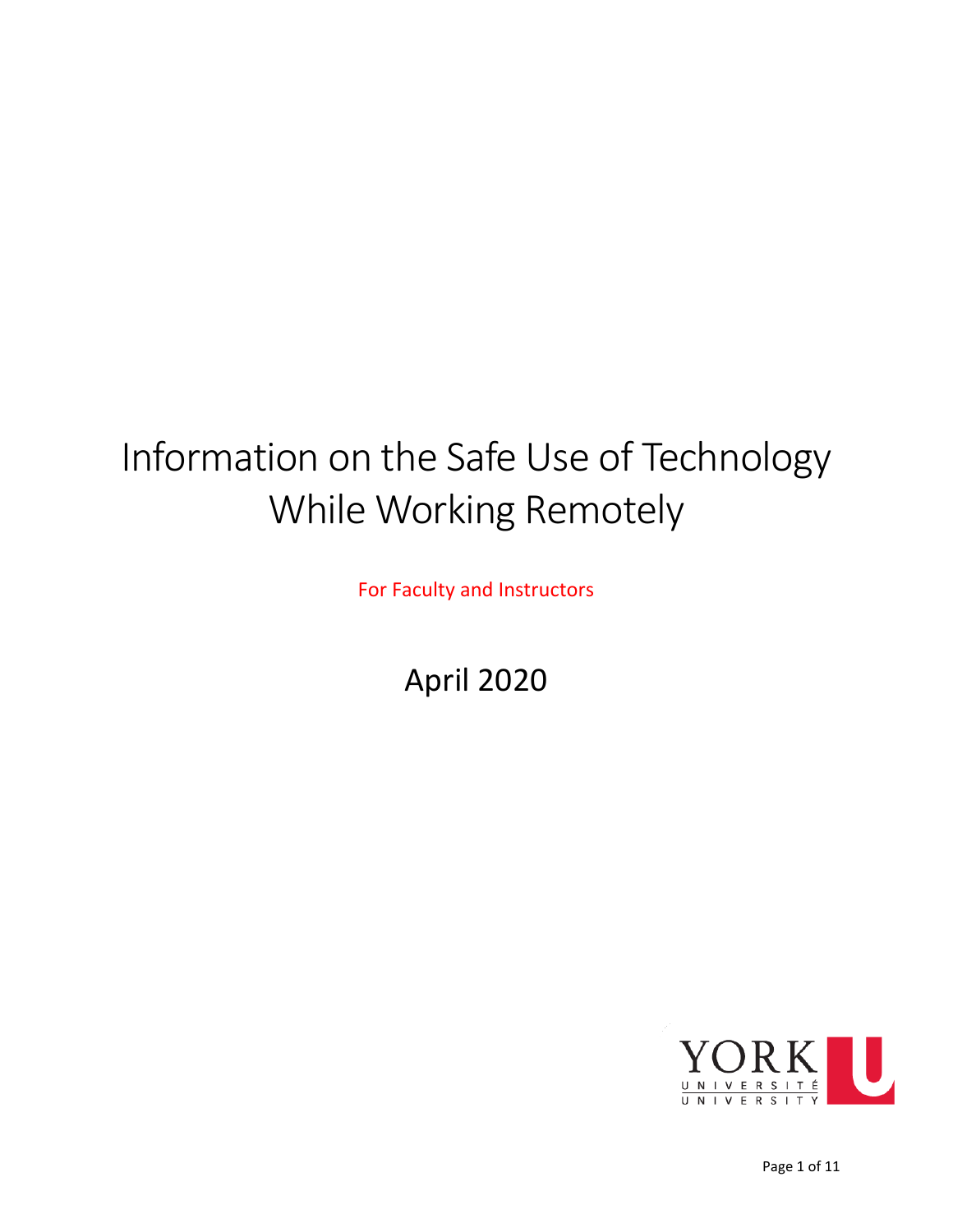## **Contents**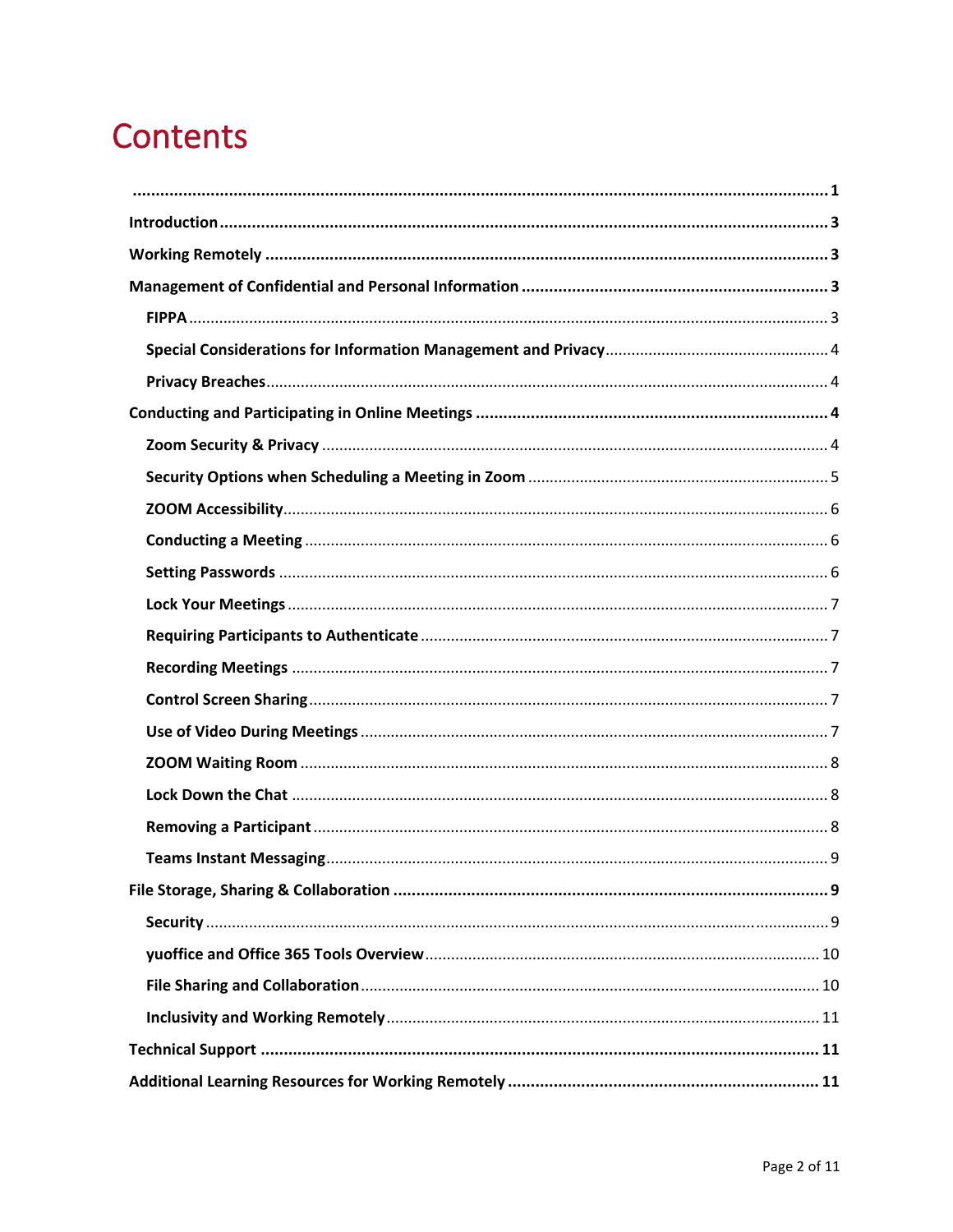## <span id="page-2-0"></span>Introduction

To ensure the health and safety of our campus communities, align with government recommendations and to prevent the risk and spread of COVID-19, York moved to required services only on our campuses.

All buildings on our campuses are closed with limited access as needed for required services. Only staff who are required to be physically present on York campuses to deliver services remain on campus. All other staff are working remotely.

The following guidelines are designed to support those working remotely to help protect the privacy of employees and the university.

## <span id="page-2-1"></span>Working Remotely

- All university employees are responsible for protecting and maintaining the confidentiality of any privileged and/or confidential University information while it is in their home/possession or being transported.
- All University policies, procedures, guidelines, and best practices related to information technology and information security apply including, but not limited to:
	- 1. Installation of operating system and software updates
	- 2. Use of anti-virus software
	- 3. Password protection
	- 4. Be cautious of using email/internet and email spam/ phishing
	- 5. Sending restricted data
	- 6. Not downloading or installing unsolicited files
	- 7. Avoiding peer to peer file sharing
	- 8. Turning on the computer's firewall

York's Cybersecurity awareness resources can be found at:

- Online course [for staff and faculty](https://moodle.yorku.ca/moodle/course/view.php?id=101093)
- [Cybersecurity Best Practices](https://infosec.yorku.ca/cybersecurity-best-practices-for-working-remotely/) for working remotely
- Follow Information Security on [Facebook,](https://www.facebook.com/yorku.infosec) [Instagram,](https://instagram.com/yorku_infosec) and [Twitter](https://twitter.com/Yorku_infosec)
- Please refer t[o University Computing](http://staff.computing.yorku.ca/computing-policies) Policies for more information
- Please review [Off Campus Computing](http://computing.yorku.ca/offcampus/)

#### <span id="page-2-2"></span>Management of Confidential and Personal Information

These guidelines are intended to provide standard best practices relating to the management of confidential and personal information, whether paper or electronic while working remotely.

#### <span id="page-2-3"></span>FIPPA

York University's [Policy on Access to Information and Protection of Privacy](https://secretariat-policies.info.yorku.ca/policies/access-to-information-and-protection-of-privacy-policy-on/) establishes the policy for access to university information while also protecting individual rights to privacy, and brings the University into compliance with *the [Freedom of Information and Protection of Privacy Act](https://www.ontario.ca/laws/statute/90f31)* ("FIPPA") of Ontario. Consequently, all employees must comply with FIPPA whether working at York's physical facilities or working remotely.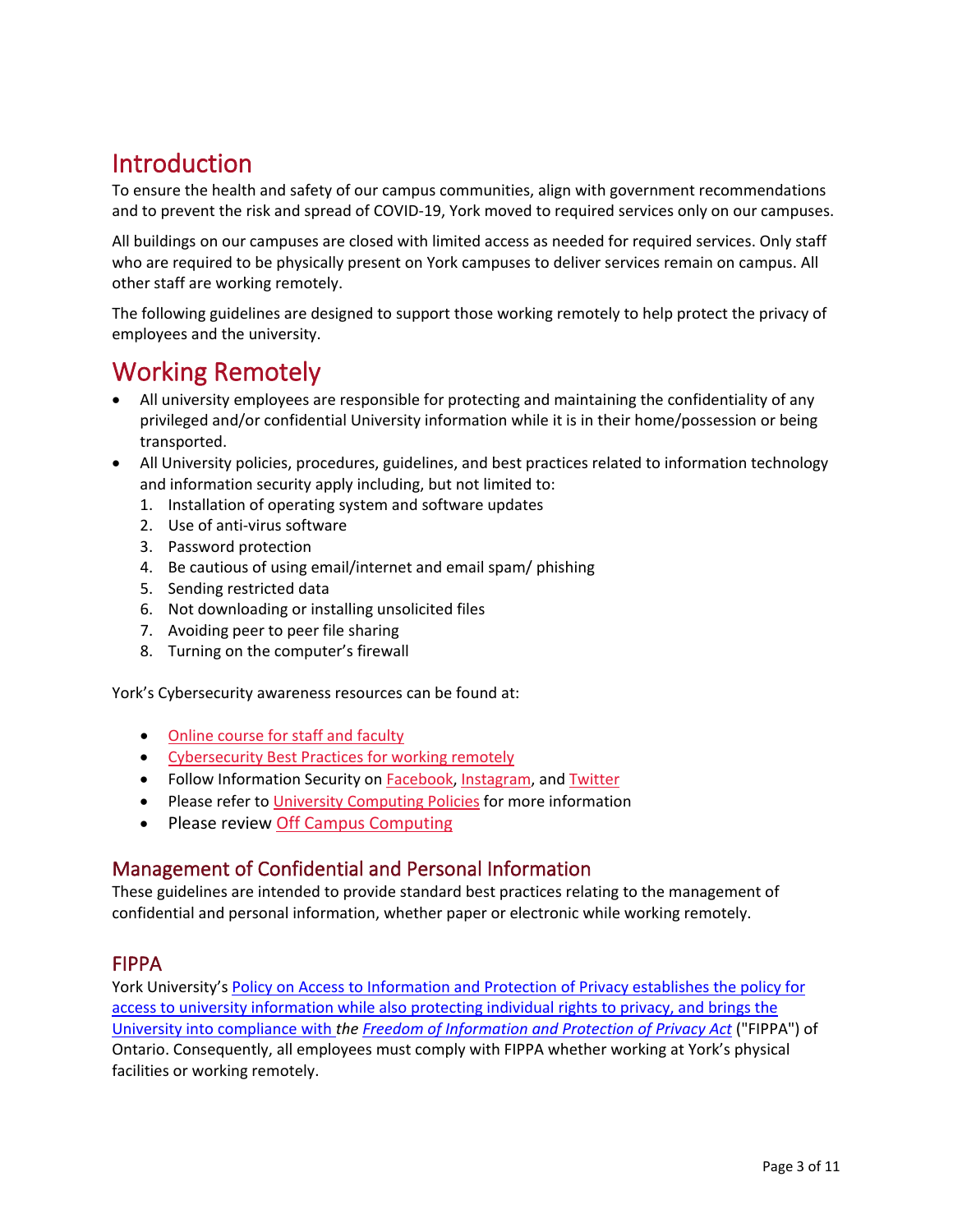#### <span id="page-3-0"></span>Special Considerations for Information Management and Privacy

Careful consideration should be given when accessing records containing personal information remotely. A "RECORD" means any record of information however recorded, whether in printed form, on film, by electronic means or otherwise that can be recovered, reproduced and accessed.

Best practice when working with personal information:

- 1. Do not leave University-provided laptop or mobile device unatended.
- 2. Avoid storing University information on a personal computer. If using a personal computer, save all information to a shared workspace or personal workspace (One Drive) and dispose of all electronic copies, securely, from the personal computer, when done working.
- 3. Refrain from storing University information on unencrypted personal USB / flash drive devices.
- 4. Avoid printing work-related documents to consult remotely. If printing is essential, ensure records remain under your control, are not left unattended, and are securely destroyed when no longer needed.
- 5. Do not dispose of paper information of confidential nature or containing personal information in recycle bins at home or in a public area.
- 6. Avoid opening or viewing information in a venue were the information or the display panel of your portable device may be seen by unauthorized individuals.
- 7. Check the "downloads" folder to ensure that information automatically saved there is deleted such as from web browser and from download folder on personal computer hard drive.
- 8. Empty your personal computer recycle bin.

**Note:** The list above is not meant to be an exhaustive list but is meant to establish basic practices that someone can take/follow to protect records.

#### <span id="page-3-1"></span>Privacy Breaches

Suspected or confirmed Privacy Breaches should be immediately reported to your Chair/Director/Dean and to th[e Information, Privacy and Copyright Office \(IPCO\).](https://ipo.info.yorku.ca/)

### <span id="page-3-2"></span>Conducting and Participating in Online Meetings

The following guidelines pertain to online meetings both in Zoom and Microsoft Teams, unless specifically stated Zoom only.

#### <span id="page-3-3"></span>Zoom Security & Privacy

- Zoom users can log in securely with their Passport York credentials by visiting vorku.zoom.us. The Zoom @ York U service does not store any personal information beyond name, email address (which serves as the user account) and company name. Your Passport York credentials are never shared with the service.
- The meeting transmission data (audio, video, and content) and metadata are encrypted from end to end using the AES 256bit encryption algorithm and TLS tunneling as they connect to and travel through the Zoom cloud servers which are outside of the York network.
- Meeting hosts can record locally to their personal device and can grant other meeting participants the ability to record in meeting, though this feature is not available by default.
- Participants are audibly alerted to active recording in meetings, and visually by the red record icon in the top left of the Zoom window.
- Cloud Recording is now also available to Faculty. This feature will allow meeting hosts to opt for recording their meetings and having them automatically uploaded onto the Zoom cloud servers.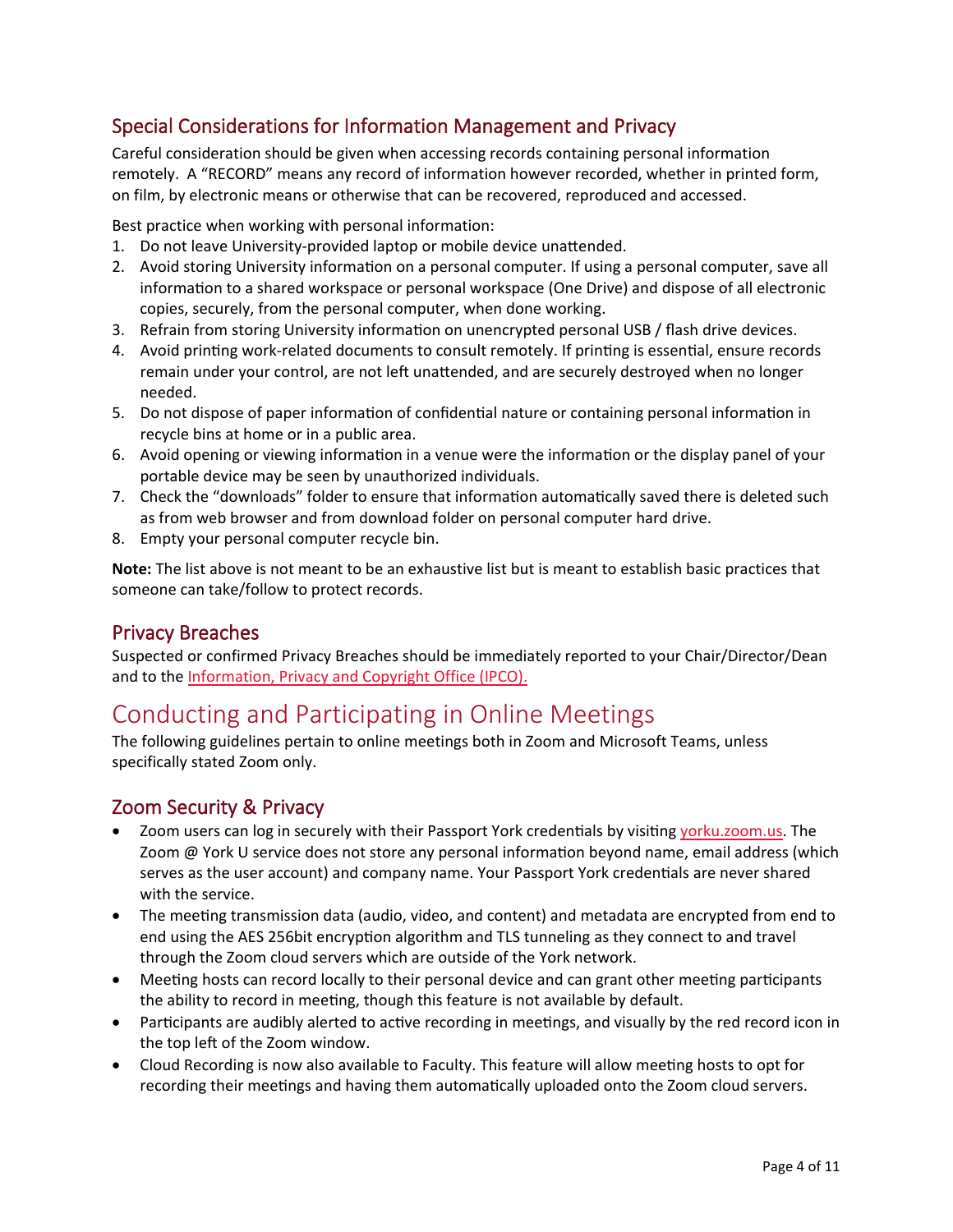These servers are external to the York network the viewing of these files is limited to those who are members of York's account and who have received a meeting link from the meeting host.

- Files cannot be downloaded unless the meeting host grants users the ability to do so. The files will by default be kept for 30 days before they are deleted and can be removed at any time before then by the meeting host.
- For more information, read York's **[Zoom Privacy and Security Guidance](https://infosec.yorku.ca/2020/03/zoom-privacy-and-security-guidance/)**
- Read a [message from Zoom CEO to users](https://blog.zoom.us/wordpress/2020/04/01/a-message-to-our-users/) outlining what Zoom has done to actively and quickly address specific issues and questions that have been raised
- We encourage you to NOT post pictures of your virtual meeting on social media or elsewhere online without consent from all participants.

#### <span id="page-4-0"></span>Security Options when Scheduling a Meeting in Zoom

There are many settings and other protection options at your fingertips when [scheduling](https://support.zoom.us/hc/en-us/articles/201362413-Scheduling-meetings?zcid=1231) a meeting and rather than change anything in front of your participants.

Here are a few of the most applicable:

- Require [registration:](https://support.zoom.us/hc/en-us/articles/211579443-Registration-for-Meetings?zcid=1231) This shows you every email address of everyone who signed up to join your meeting and can help you evaluate who is attending
- Use a random [meeting](https://support.zoom.us/hc/en-us/articles/201362413-Scheduling-meetings?zcid=1231) ID: We recommend you generate a random meeting ID for your meeting, so it cannot be shared multiple times. This is the better alternative to using your [Personal Meeting ID,](https://support.zoom.us/hc/en-us/articles/201362843?zcid=1231) which is not advised because it is basically an ongoing meeting that is always running
- [Password-protect](https://support.zoom.us/hc/en-us/articles/360033559832-Meeting-and-Webinar-Passwords-#h_530762f7-e34a-4c55-a929-f16c5386d7be?zcid=1231) the meeting: Create a password and share with your participants via York email so only those intended to join can access a virtual meeting
- Allow only [authenticated](https://support.zoom.us/hc/en-us/articles/360037117472-Authentication-Profiles-for-Meetings-and-Webinars?zcid=1231) users to join: Checking this box means only members of your organization who are signed into their Zoom account can access that meeting
- [Disable](https://support.zoom.us/hc/en-us/articles/202828525-Join-Before-Host?zcid=1231) join before host: Participants cannot join meeting before the host or moderator joins and will see a pop-up that says, "The meeting is waiting for the host to join"
- [Manage annotation:](https://support.zoom.us/hc/en-us/articles/115005706806?zcid=1231) Hosts should disable participant annotation in the screen sharing controls to prevent participants from annotating on a shared screen and disrupting meeting

Additionally, hosts have a few in-meeting options to control your virtual meeting:

- [Disable video:](https://support.zoom.us/hc/en-us/articles/115005759423?zcid=1231) Turn off a participant's video to block distracting content or inappropriate gestures while meeting is in session
- [Mute participants:](https://support.zoom.us/hc/en-us/articles/203435537-Mute-All-And-Unmute-All?zcid=1231&_ga=2.229640476.1828460277.1584289344-827731685.1566335579) Mute/unmute individual participants or all of them at once. Mute Upon Entry (in your [settings\)](https://zoom.us/profile/setting?zcid=1231) is also available to keep the noise/distractions as people enter
- [Attendee on-hold:](https://support.zoom.us/hc/en-us/articles/201362813-Attendee-On-Hold?zcid=1231) An alternative to removing a user, you can momentarily disable their audio/video connections. Click on the attendee's video thumbnail and select Start Attendee On-Hold to activate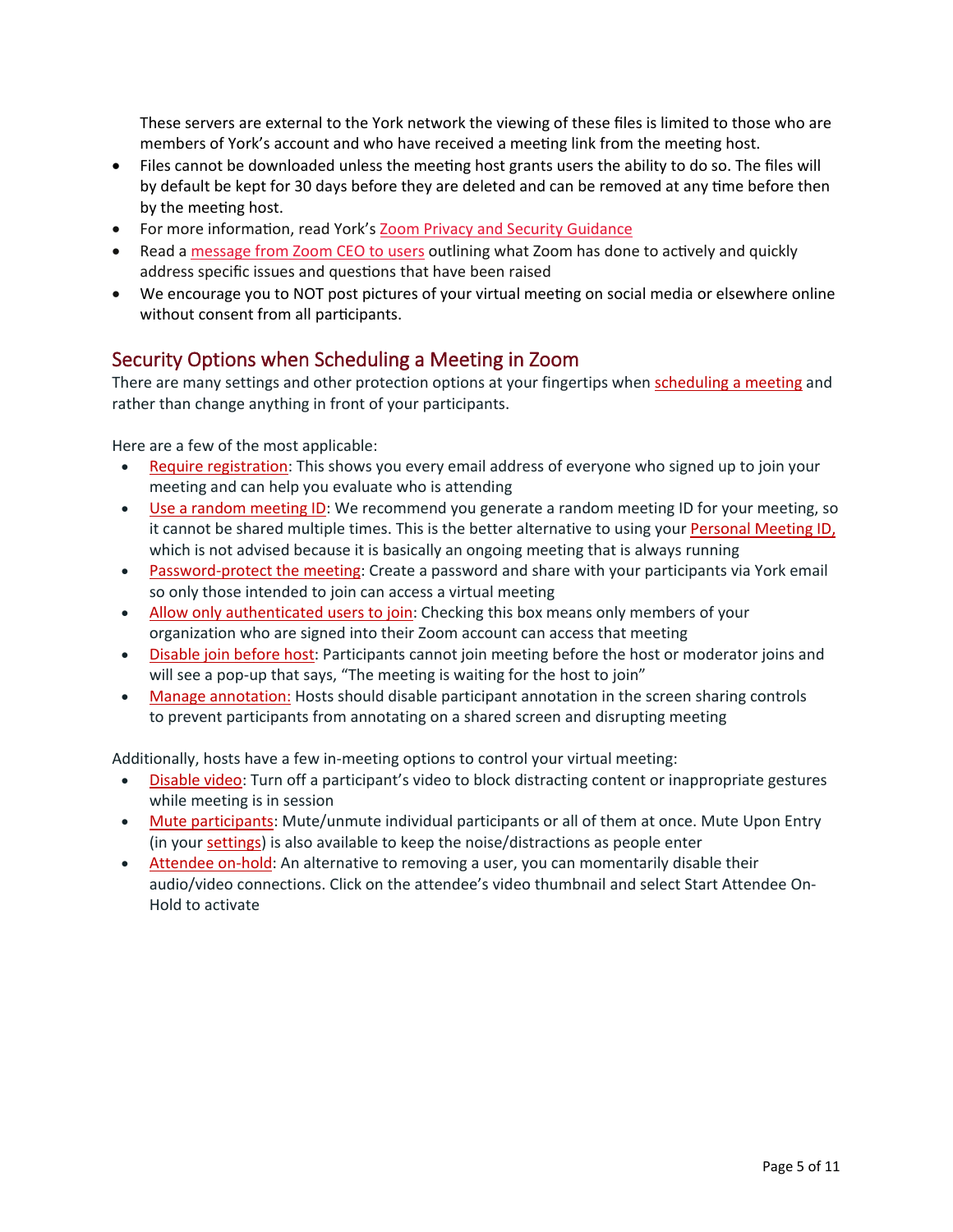#### <span id="page-5-0"></span>ZOOM Accessibility

Zoom follows the latest accessibility standards to ensure that the product is fully accessible by everyone. One of the options supported by Zoom is closed captioning. See full [Accessibility Features in Zoom](https://zoom.us/accessibility)

Additional Accessibility information includes:

- 1. Be mindful that not everyone can participate equally in live video/audio meetings.
- 2. There is a Borrow-a-laptop program for people with older technology at home. Learn more on the Off Campus Computing page
- 3. Give people the option of calling in by telephone, contributing/asking questions with text messaging.
- 4. When showing images or charts, be sure to provide descriptive narratives of visuals to help those who may be visually impaired.
- 5. Avoid extra meeting features or complex functions as these could be difficult for those using screen readers.
- 6. Any information required to participate in the meeting should be shared directly with participants so that they can review it in the way they prefer—that is, where possible provide access to a document directly rather than screen sharing, this will allow people direct access to it so they can zoom in, etc.
- 7. Ensure that the meeting is captured in high-quality minutes made available in a document that people can review outside of the meeting.
- 8. Whenever possible, encourage meeting participants to confidentially let you know of any accessibility needs they have.

#### <span id="page-5-1"></span>Conducting a Meeting

To improve your meeting experience and that of the other participants in the meeting try to:

- 1. Find a quiet space, free from distractions, where possible.
- 2. Be mindful of your background adequate lighting.
- 3. Have a designated facilitator/monitor for the meeting.
- 4. Mute your microphone when not talking and, as a host or co-host, mute other participants' microphones if needed to improve the audio quality of the meeting by reducing background noise.
- 5. Use a headset microphone if you have one available—this reduces echo and greatly improves the audio quality of the meeting.
- 6. Be conscious of not speaking over other participants. If needed, use the chat or use the raise your hand (Zoom).
- 7. If you are hosting a meeting that is going to be a few hours or more, include scheduled breaks in your agenda.

#### <span id="page-5-2"></span>Setting Passwords

- The university recommends using passwords for meetings to ensure only the people you've invited are able to enter your meeting
- Check out Zoom's blog post about preventing party crashers in your meetings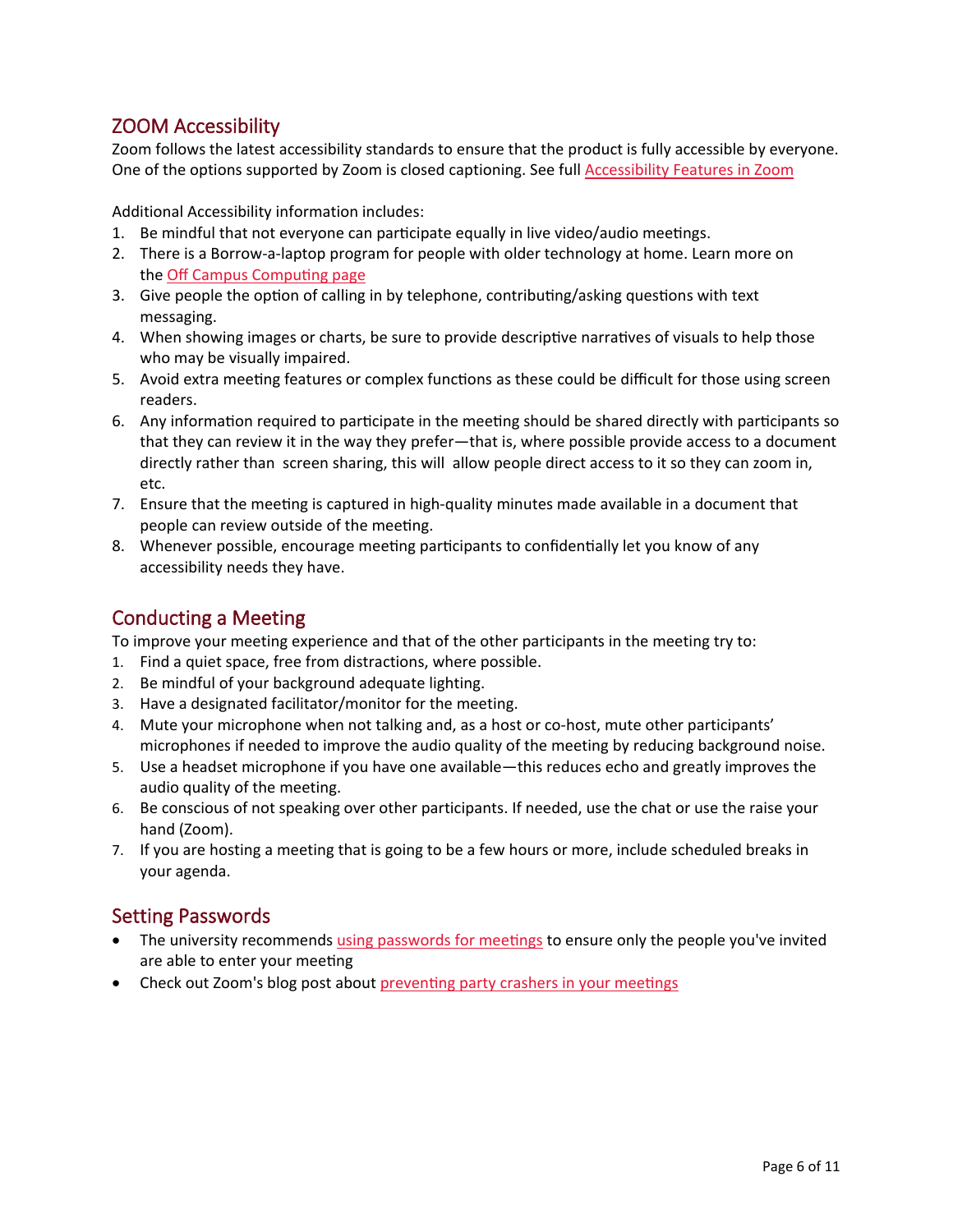#### <span id="page-6-0"></span>Lock Your Meetings

• You can lock a Zoom session that has already started, so that no one else can join. Give par�cipants a few minutes to join and then click **Par�cipants** at the botom of your Zoom window. In the Participants pop-up, click the button that says Lock Meeting.

#### <span id="page-6-1"></span>Requiring Participants to Authenticate

Zoom let's you specify that you'd like to have your participants authenticate or sign-in to Zoom before joining your meeting. This feature can be turned on when scheduling a new meeting by selecting "*only authenticated users can join*" in the meeting options.

#### <span id="page-6-2"></span>Recording Meetings

• The use of Zoom technology facilitates online meetings in a manner that closely resembles the interactions that could occur in an in-person meeting. As is the case with in-person meetings, audio or video recordings of meetings are generally not advised. When necessary, assign one of the participants to take minutes. More information o[n Minute-Taking Tips and Techniques](https://ipo.info.yorku.ca/tool-and-tips/tip-sheet-12-minute-taking-tips-and-techniques/) can be found on the [Information and Privacy](https://ipo.info.yorku.ca/) website.

#### <span id="page-6-3"></span>Control Screen Sharing

- Ensure you close any open documents or windows prior to the online meeting to avoid accidentally sharing unrelated or confidential information on your screen.
- We recommend sharing individual "windows" as opposed to "screens" to avoid others seeing email or other confidential information that may be open on your screen.
- To give meeting hosts more control over what participants are seeing and prevent them from sharing random content, Zoom recently [updated](https://support.zoom.us/hc/en-us/articles/360041591671?zcid=1231) the default screen-sharing. Sharing privileges are now set to "Host Only," so hosts by default are the only ones who can share content in class.
- However, if participants need to share their screen with the group, you can allow screen sharing in the host controls. Click the arrow next to **Share Screen** and then **Advanced Sharing Op�ons**. Under "Who can share?" choose "Only Host" and close the window. You can also change the default sharing option to All Participants in your Zoom settings. Learn more about How to [manage](https://support.zoom.us/hc/en-us/articles/115005759423?zcid=1231) screen [sharing.](https://support.zoom.us/hc/en-us/articles/115005759423?zcid=1231)

#### <span id="page-6-4"></span>Use of Video During Meetings

- While use of video during meetings, especially team meetings, is a recommended practice to encourage social interaction during times of physical distancing, it is not a requirement. You may also consider adding a picture of yourself if you are not sharing video to help other participants put a face to a name, especially those you have not met in person.
- If you are using video, consider using a virtual background in Zoom to eliminate and separate your home/working space. Keep in mind that family members who come in view of your computer camera/webcam could be detected even with a virtual background. Use [York Branded images](https://www.dropbox.com/sh/twewiddt4tviz9x/AADyjLc8Uwp6nBxNBwzwVLJPa?dl=0) when possible. Use the "Blur Background" during MS Team video calls.
- If you do not wish to use video the entire meeting, consider using it at beginning to say hello, build connection, then close it. This may also help to optimize performance of the technology during the meeting, especially in large MS team meetings.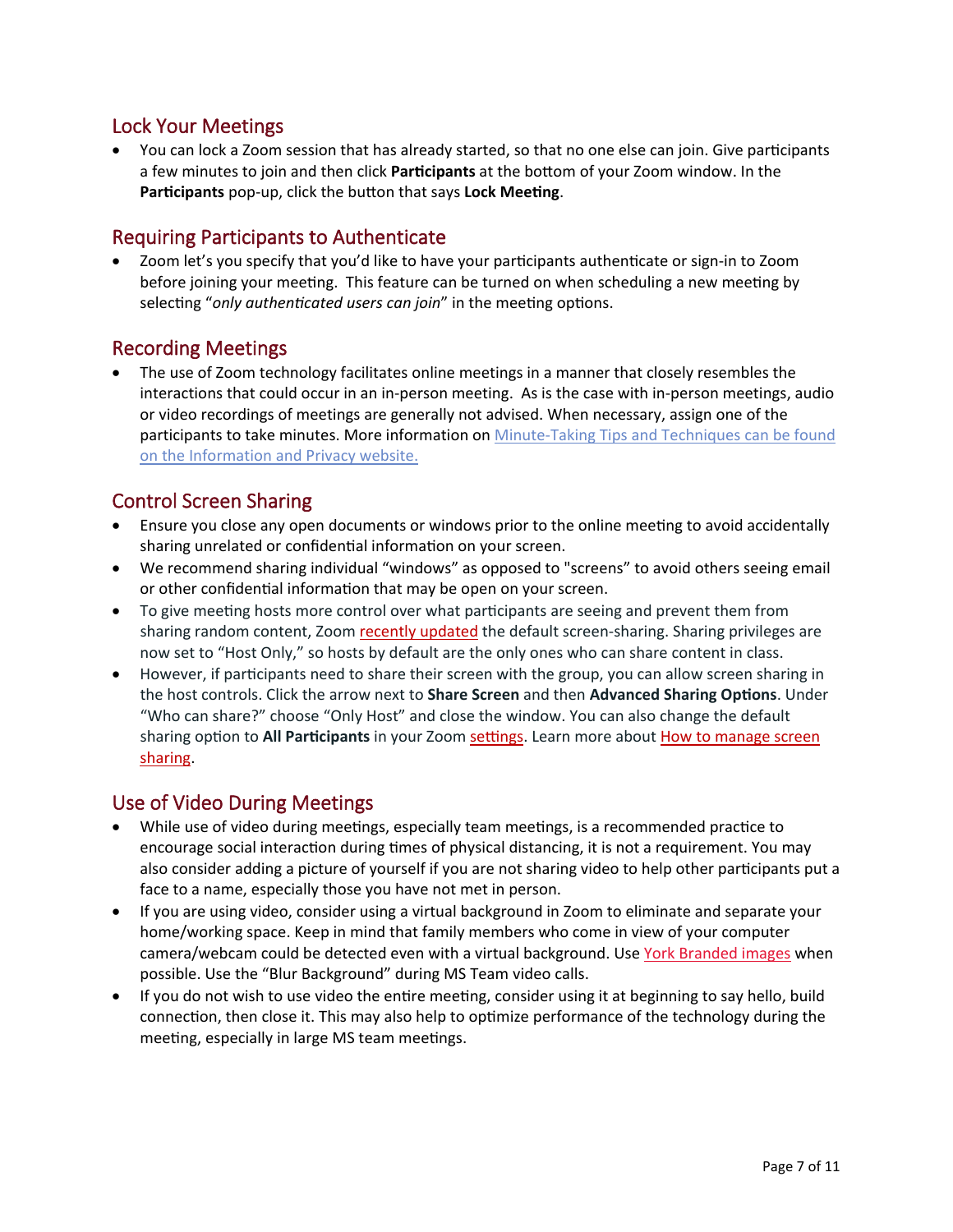#### <span id="page-7-0"></span>ZOOM Waiting Room

- The Waiting Room feature is one of the best ways to protect your Zoom meetings and keep out those who are not supposed to attend. When enabled, you have two options for who enters the Waiting Room before entering a meeting:
	- 1. All Participants will send everyone to the virtual waiting area, where you can admit them individually or all at once.
	- 2. Guest Participants Only allows known participants to skip the Waiting Room and join but sends anyone not signed in/part of your meeting into the virtual waiting area.
- The virtual Waiting Room can be enabled for every meeting (in your settings) or for individual meetings at the scheduling level. Visit the [support page](https://support.zoom.us/hc/en-us/articles/115000332726-Waiting-Room?zcid=1231) for more information on adjusting your Waiting Room settings. Learn more about How to enable the Waiting Room.

#### <span id="page-7-1"></span>Lock Down the Chat

Hosts can restrict the in-meeting chat so participants cannot privately message other participants in Zoom. You can control chat access in your in-meeting toolbar controls (rather than disabling it altogether) so participants can still interact with the host as needed. Learn more about How to [control](https://support.zoom.us/hc/en-us/articles/115004809306-Controlling-and-Disabling-In-Meeting-Chat?zcid=1231) chat [access.](https://support.zoom.us/hc/en-us/articles/115004809306-Controlling-and-Disabling-In-Meeting-Chat?zcid=1231)

#### <span id="page-7-2"></span>Removing a Participant

If someone manages to join your meeting, you can quickly remove them from the Participants menu. Hover over their name, and the **Remove** option (among other options) will appear. Click to remove them from your virtual meeting, and they won't be allowed back in. Learn more about How to [remove](https://support.zoom.us/hc/en-us/articles/115005759423-Managing-participants-in-a-meeting?zcid=1231) a [participant](https://support.zoom.us/hc/en-us/articles/115005759423-Managing-participants-in-a-meeting?zcid=1231) in Zoom

#### Using Teams

It is also possible to hold meetings directly in Teams. Team benefits include:

- 1. Ease of holding a meeting with all members of any particular team
- 2. Initiate a voice call within a Chat session (click the Phone button)
- 3. Inviting others to your voice chat by adding them on the fly (add person icon at the top of the voice chat)
- 4. Creating meetings directly on your calendar within the Team client (utilizing the Calendar button)
- 5. Additional features in the Call menu
- You can also learn more about Office 365 on the yuoffice website: https://yuoffice.yorku.ca/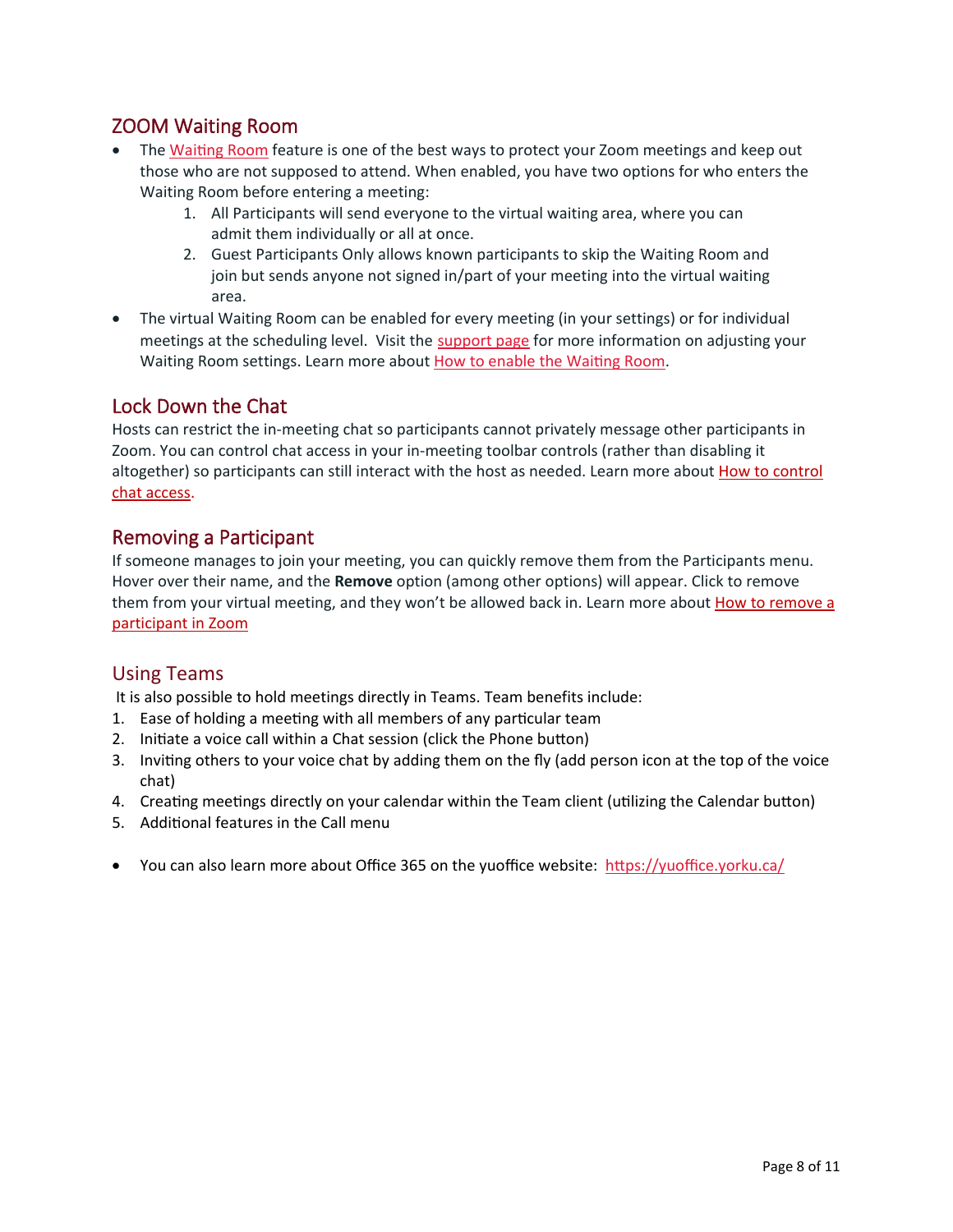#### <span id="page-8-0"></span>Teams Instant Messaging

- In 2019, Microsoft announced: Skype for Business Online to Be Retired in 2021.
- For this reason, the University is recommending that you use Microsoft Teams Chat as your **Instant Messaging (IM)** platform.
- Microso� Teams allows you to chat with either all Team members in a Team (**Posts** tab in a Team) or specific individuals or groups of users (**Chat** buton in Teams).
- Instant messaging is great for quick exchanges with colleagues you work with frequently, and **Teams**  Chat can now be your default IM app for Outlook, letting you start a chat directly from an email message.
- Learn more about how to us[e MS Teams Instant Messaging](https://www.youtube.com/watch?v=8gs8_ndAGmI&feature=youtu.be)
- The following are some helpful tips for using Instant Messaging:
	- 1. If you do not already use IM in your unit or with other colleagues, you should first have a conversation with your colleagues to discuss expectations of use – how you will use it, what is the expected response time, etc.
	- 2. Generally, you should not start using IM with someone you do not know, or even with a colleague, unless you have discussed that as a preferred/alternate form of communication.
	- 3. Use status indicators to see if colleagues are "available" to chat or "busy".
	- 4. Treat your IM conversations as though they are happening in public spaces, and like email, do not say or share anything in an instant chat that you would not share publicly and openly.
	- 5. Instant messages are not private. Anything you write in a chat can be forwarded to others who may not be your intended audience but who will see what you've written.

## <span id="page-8-1"></span>File Storage, Sharing & Collaboration

#### <span id="page-8-2"></span>**Security**

- Every time we share information, whether through email, USB stick, fax, or other transmission services, there is a risk that it will be intercepted by unauthorized parties.
- Faculty and staff who access York systems or share York data have a responsibility to protect this information, especially when it is confidential or sensitive. The following are university approved file storage and sharing methods:
	- 1. We strongly recommend [copying all your personal work folders and files into OneDrive](https://support.office.com/en-us/article/upload-and-save-files-and-folders-to-onedrive-for-business-a1397e56-61ec-4ed2-9dac-727bf8ac3357). OneDrive is the easiest way to access and update your documents remotely. Click here to learn more about [OneDrive.](https://yuoffice.info.yorku.ca/onedrive/)
	- 2. Microsoft Teams or network shared drives using VPN are both acceptable places to save documents that need to be accessible by en�re teams/departments. It's highly recommended to students, faculty, and staff to use VPN when performing York related work off-campus and when using non-secure wireless.
	- 3. Microsoft OneDrive and Teams are approved for storing confidential files, except:
		- o Payment Card Industry data
		- o Personal Health Information

Learn more abou[t Privacy and Security](https://yuoffice.yorku.ca/privacy-security/) in 0ffice 365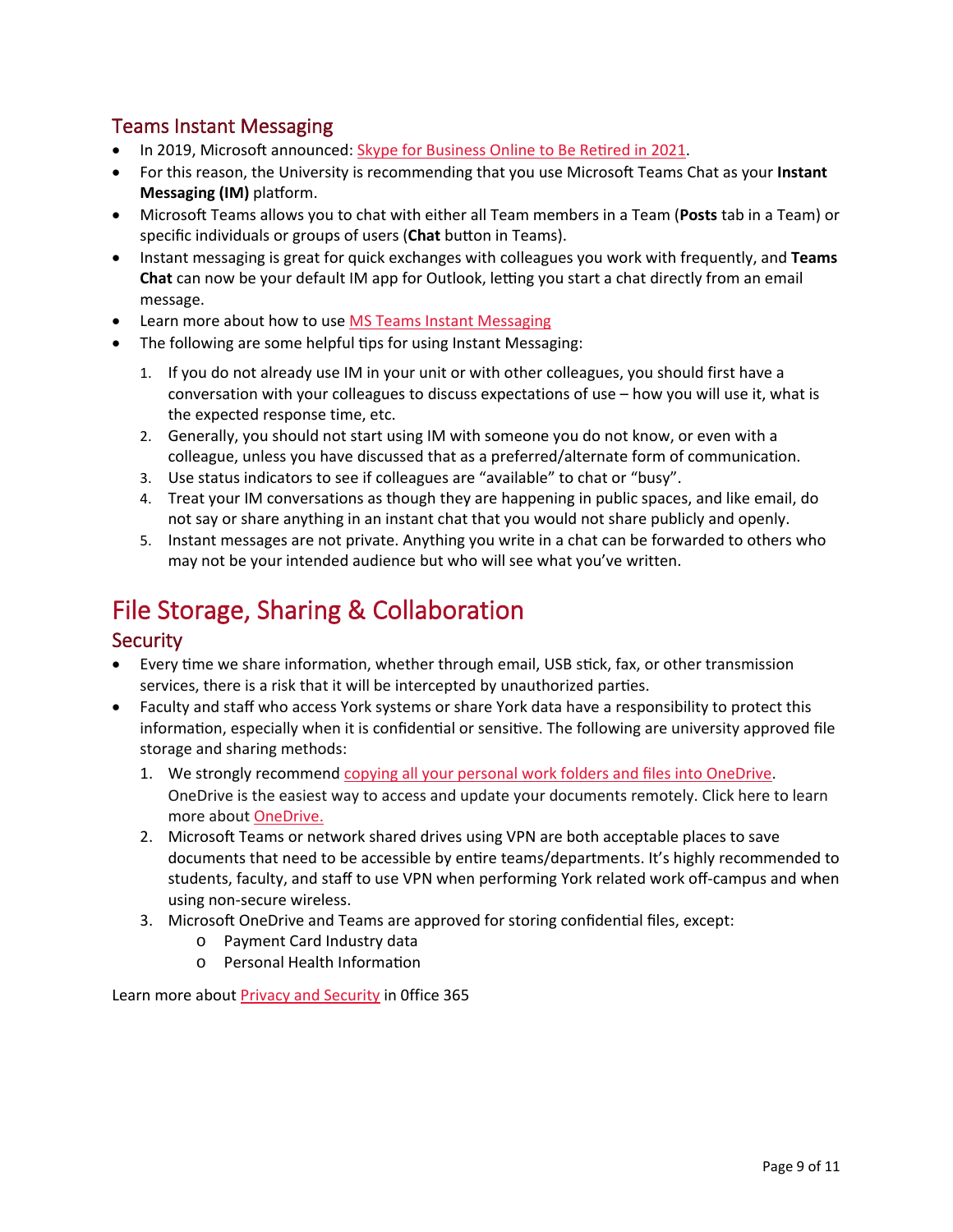#### <span id="page-9-0"></span>yuoffice and Office 365 Tools Overview

• **yuoffice** provides valuable tools that can help you collaborate with community members remotely. Functionality includes:

| <b>Function</b>                                   | <b>Office 365 Product</b> |
|---------------------------------------------------|---------------------------|
| Store, share and collaborate on Documents         | <b>OneDrive and Teams</b> |
| Instant Messaging, online meetings and voice chat | <b>Teams</b>              |
| Project and Task planning and sharing             | Planner                   |
| Video hosting and sharing                         | Stream                    |
| Note taking, organizing and sharing               | OneNote                   |
| Create simple and effective Communication         | Sway                      |
| Create forms, surveys, quizzes and polls          | Forms                     |
| Task management and sharing                       | To Do                     |

• You can learn more about Office 365 on the yuoffice website: https://yuoffice.yorku.ca/

#### <span id="page-9-1"></span>File Sharing and Collaboration

The following are some recommended guidelines for Office 365 File Sharing in OneDrive or Teams:

- 1. Always share files with specific individuals as opposed to "anyone" in the organization.
- 2. For multiple file shares, share a whole folder of files as opposed to setting permissions on each individual file.
- 3. Limit access to only what is required (i.e. view vs edit).
- 4. Once the sharing is no longer required, remember to remove the shared access. You can see all your shared files by selecting Shared --> Shared by You in OneDrive.
- 5. Alternately, you can store files in a Team of which you are a member for use by all other Team members.
- 6. Use Teams when sharing files/folders with a group.
- 7. Share folders rather than many individual files.
- 8. Maintain one copy where feasible and share the copy via a share link.
- 9. If using Microsoft Office, you can edit files directly on your cloud OneDrive storage as opposed to downloading and uploading each time.
- 10. Version history capabilities are available for the last 500 revisions however for major changes you can rename your file and provide versioning (i.e. filename v1.doc, filename v2.doc).
- 11. Sync files between your computer and the cloud so you can access files from anywhere. [More](https://support.office.com/en-us/article/sync-files-with-onedrive-in-windows-615391c4-2bd3-4aae-a42a-858262e42a49) information on [using OneDrive Sync](https://support.office.com/en-us/article/sync-files-with-onedrive-in-windows-615391c4-2bd3-4aae-a42a-858262e42a49)